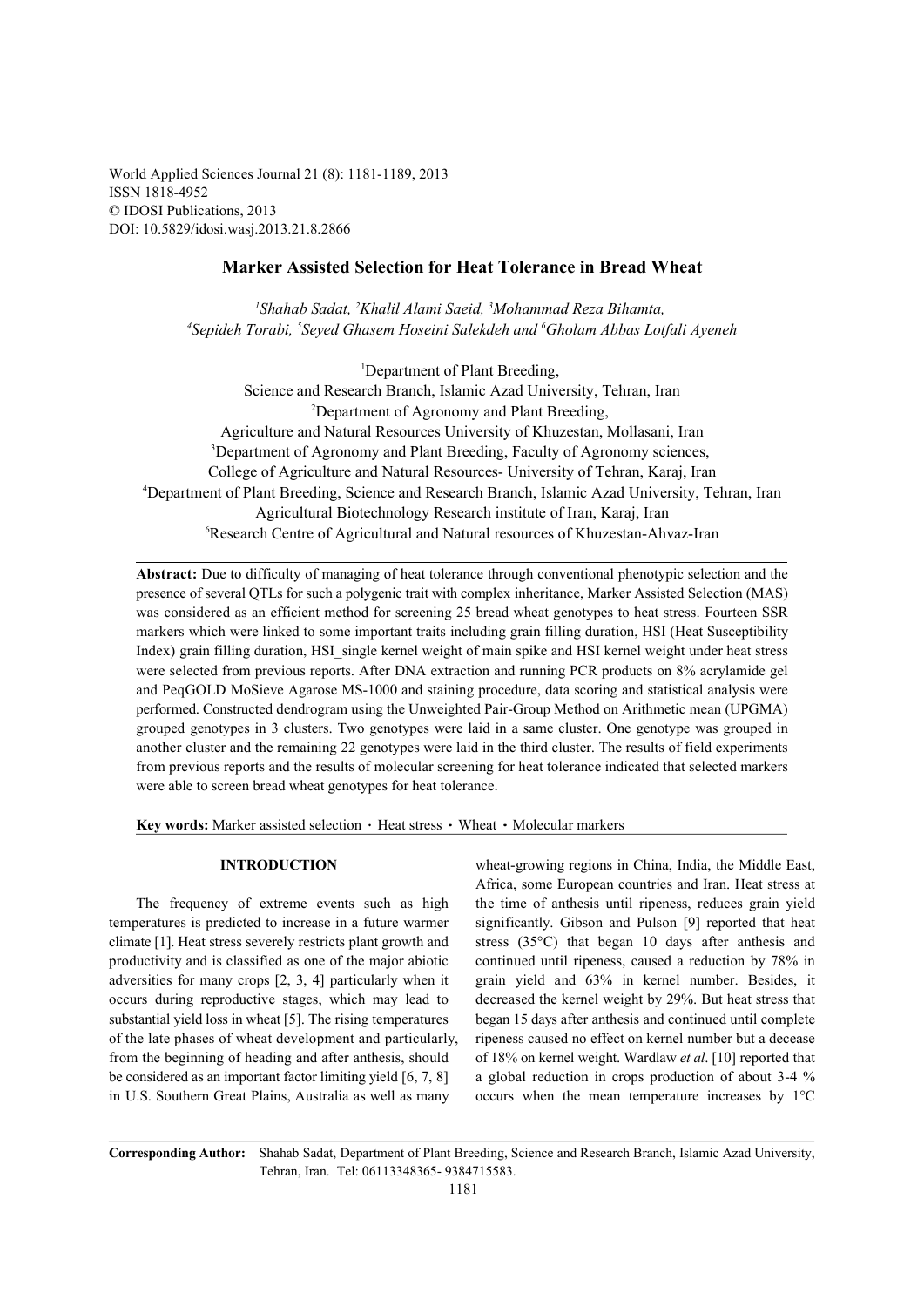that show improved yield stability under heat stress have study. The seeds were provided by the Research Centre been identified, [5, 11] the quantitative nature of heat of Agricultural and Natural resources of Khuzestan-Iran. tolerance and unpredictability of heat stress in the field Total genomic DNA was extracted from fresh leaf material makes it particularly difficult for breeders to effectively by appropriate modifications of the method described by select for the trait. Due to difficulty of managing of heat Dallaporta *et al*. [32]. The quantity and quality of DNA tolerance through conventional phenotypic selection and were evaluated by spectrophotometery and 0.8% Agarose the presence of several QTLs for a single target trait with gel respectively. complex inheritance, the selection of target traits can be achieved indirectly using molecular markers that are **Molecular Markers:** Fourteen SSR markers (Table 1) closely linked to underlying genes or that have been were selected from previous reports [11, 33, 34]. These developed from the actual gene sequences. Theoretical- QTLs were adjacent to some important traits mainly grain based simulation studies suggest that the effectiveness of marker-assisted selection (MAS) for polygenic traits filling duration, HSI\_single kernel weight of main spike can be greater than traditional trait-based selection and HSI kernel weight under heat stress. [12, 13, 14, 15a, 15b]. In general, these studies agree that MAS efficiency is enhanced when markers are tightly **PCR Amplification and Running Conditions:** PCR linked ( $\leq$ 5.0 cM) to quantitative trait loci (QTL), selection amplification was performed in a 25-µl reaction volume is performed in early generations prior to recombination containing the following components: 20 ng of template between markers and QTL, large populations are used DNA, 200 µM of each of the four dNTPs, 1X *Taq* and selection is practiced on traits with low heritability. polymerase buffer, 1 unit *Taq* polymerase, 2 mM MgCl2 There are many markers along with the chromosomal and 0.25  $\mu$ M of each of the two primers. All PCR location of the target genes reported from different components except for primers (Metabion-Germany) were scientists, currently in use for MAS applications in wheat provided by Fermentas Company. Amplifications were at CIMMYT: High protein [16], Flour color [17], Grain performed in a BioRad thermocycler programmed for hardness [18], Dough strength [19], Swelling volume [20], 40 cycles. The amplification cycles followed by a Touch Fusarium head blight [21], Durable leaf and brown rust down PCR protocol recommended by the manufacturer to [22], stem rust [23, 24], Barley yellow dwarf [25], Crown rot enhance the specificity of the initial primer-template [26], Resistance to Heterodera avenae [27a, 27b] and duplex formation. At the beginning of the cycling stage, Boron tolerance [28]. Although a number of different marker systems are being used in genetic characterization the primers. In subsequent cycles the temperature was of traits [29, 30], PCR based markers such as decreased 1°C per cycle (for 30 seconds) until it reached microsatellites (SSR) are the most popular in marker to annealing temperature (2 to 5°C below Tm). The implementation due to their often codominant inheritance remaining cycles were run on annealing temperature of and their robustness, defined by repeatability and the primers. The denaturation and extension were at

Assisted Selection for screening 25 bread wheat (until the temperature of the buffer reached at 60°C), 5 µl genotypes (including some cultivars and promising lines) of the amplification products was mixed with an equal for late seasonal heat tolerance. volume of formamide loading buffer (10 mM NaOH, 95 %

**Plant materials and DNA Isolation:** Twenty five bread the gel in TBE buffer [35]. The running conditions was wheat genotypes including some common cultivars 350-400V until the temperature was kept at 55°C [36]. for cultivation in southern Iran w ith specific climate In addition to acrylamide gel, PeqGOLD MoSieve Agarose (late seasonal heat stress) along with some new MS-1000 - special agarose for separating small nucleic

above optimum. Although a variety of wheat cultivars promising lines for this climate were selected for the

filling duration, HSI<sup>1</sup> (Heat Susceptibility Index) grain

reliability as a PCR based marker system [31]. 94°C for 30 seconds and 72°C for 1 minute respectively. Accordingly, the aim of this study is to use Marker After a pre-run of the gel (8%-denaturing) for an hour **MATERIALS AND MTHODS** Cyanol) and was denatured for 2 min at 92 °C in the the annealing temperature was set 12 $\rm{^{\circ}C}$  above the T<sub>m</sub> of Formamide, 0.05 % Bromophenol Blue, 0.05 % Xylene thermocycler and placed on ice before being applied to

 $HSI = (1 - Xh/X)/(1 - Yh/Y)$ , where Xh and X are the phenotypic means for each genotype under heat stressed and control conditions, respectively and Yh and Y are the phenotypic means for all lines under heat stressed and control conditions, respectively.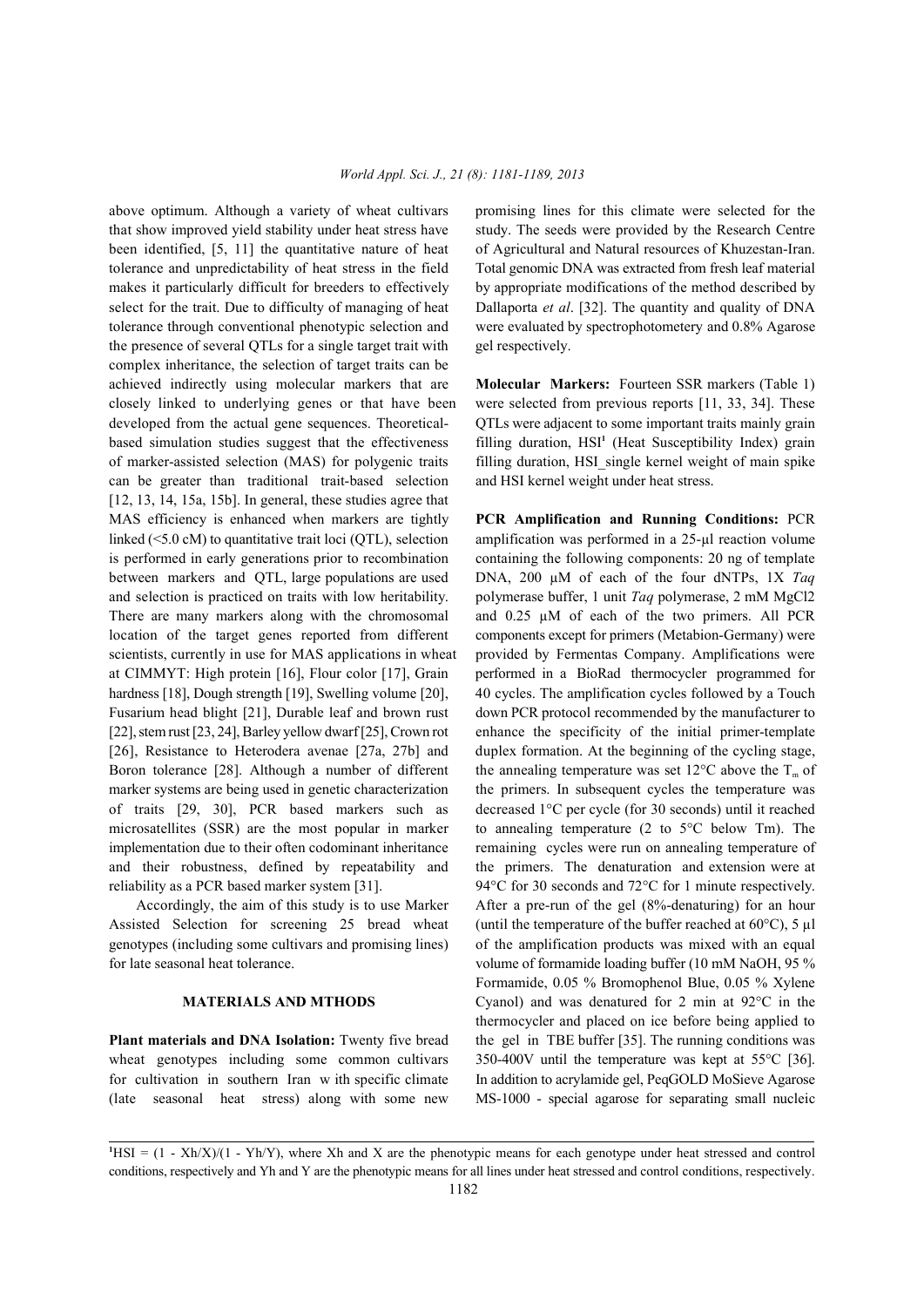| World Appl. Sci. J., 21 (8): 1181-1189, 2013 |  |  |  |  |
|----------------------------------------------|--|--|--|--|
|----------------------------------------------|--|--|--|--|

| Marker name   | Chromosome number | Reverse Primer                | Forward Primer                | OTL for                                      | Reported by |
|---------------|-------------------|-------------------------------|-------------------------------|----------------------------------------------|-------------|
| gwm11         | 1B                | GTGAATTGTGTCTTGTATGCTTCC      | <b>GGATAGTCAGACAATTCTTGTG</b> | Grain-filling duration                       | $[11]$      |
| Xcfd43        | 2D                | CCAAAAACATGGTTAAAGGGG         | <b>AACAAAAGTCGGTGCAGTCC</b>   | Grain-filling duration                       | $[33]$      |
| Xgwm356       | 2A                | CCAATCAGCCTGCAACAAC           | AGCGTTCTTGGGAATTAGAGA         | HSI single kernel weight of main spike       | $[33]$      |
| Xbarc137      | 1B                | <b>CCAGCCCCTCTACACATTTT</b>   | <b>GGCCCATTTCCCACTTTCCA</b>   | Grain-filling duration                       | $[33]$      |
| Gwm484        | 2D                | AGTTCCGGTCATGGCTAGG           | ACATCGCTCTTCACAAACCC          | Grain-filling duration                       | $[34]$      |
| Gwm293        | 5A                | <b>TCGCCATCACTCGTTCAAG</b>    | TACTGGTTCACATTGGTGCG          | Grain-filling duration                       | $[11]$      |
| gwm291        | 5A                | AATGGTATCTATTCCGACCCG         | CATCCCTAGGCCACTCTGC           | HSI kernel weight                            | $[33]$      |
| Gwm325        | 6D                | <b>TTTTTACGCGTCAACGACG</b>    | <b>TTTCTTCTGTCGTTCTCTTCCC</b> | HSI grain filling duration HSI kernel weight | $[33]$      |
| Xgwm294       | 2A                | GCAGAGTGATCAATGCCAGA          | GGATTGGAGTTAAGAGAGAACCG       | HSI single kernel weight of main spike       | $[33]$      |
| Gwm268        | 1B                | <b>TTATGTGATTGCGTACGTACCC</b> | AGGGGATATGTTGTCACTCCA         | HSI kernel weight                            | $[33]$      |
| Xwmc407       | 2A                | CATATTTCCAAATCCCCAACTC        | GGTAATTCTAGGCTGACATATGCTC     | Grain-filling duration                       | $[33]$      |
|               |                   |                               |                               | HSI grain filling duration HSI kernel number |             |
| Xcfa2129      | 1A                | ATCGCTCACTCACTATCGGG          | <b>GTTGCACGACCTACAAAGCA</b>   | HSI kernel number HSI single kernel weight   | $[33]$      |
|               |                   |                               |                               | HSI single kernel weight of main spike       |             |
| Xgwm111.2     | 2B                | <b>ACCTGATCAGATCCCCATCG</b>   | TCTGTAGGCTCTCTCCGACTG         | HSI kernel weight HSI kernel number          | $[33]$      |
|               |                   |                               |                               | HSI kernel number of main spike              |             |
| <b>WMC527</b> | 3B                | GCTACAGAAAACCGGAGCCTAT        | <b>ACCCAAGATTGGTGGCAGAA</b>   | HSI kernel weight of main spike              | $[33]$      |
|               |                   |                               |                               | HSI kernel weight                            |             |

Table 1: Characteristics of fourteen en SSR markers for Marker Assisted Selection of 25 bread wheat genotypes for heat tolerance.

acid fragments between 50 bp and 2000 bp and high gel (UPGMA). For the dendrogram, the cophenetic strength for easy handling- (Peq Lab -Germany) was coefficients between the matrix of genetic similarities utilized to identify fragments of PCR products. With the and the matrix of cophenetic values were computed and concentration of 3.5% an appropriate separation of the significance of cophenetic correlation was tested different fragment of PCR products with a size range of using Mantel matrix correspondence test [40]. 20 to 2000 bp can be done easily.

**Staining Procedure:** The method described by Sanguinetti *et al.* [37] was slightly modified, with altered The selection of these fourteen SSR markers for time for improved detection. Screening of mentioned genotypes is mostly based

fixative solution containing 10% ethanol and 0.5% acetic HSI. Although previous QTL studies have used a acid, at room temperature (RT) for 20 minutes. The gels susceptibility index for measuring flooding tolerance in were then transferred to the 0.2% AgNO3 (analytical soybean [41] and drought tolerance in both hexaploid grade) for 30 minutes at room temperature. After a brief wheat [42] and durum wheat [43] but the approach of rinse with distilled water to eliminate the excess of silver mapping each yield component as a separate HSI is ions, gels were developed in 3% NaOH containing 37% unique and allows for the identification of QTL affecting formaldehyde (5 ml/L) until bands became visible (brown). single traits that would collectively contribute to overall For Agarose gel staining, the gel was stained with EtBr yield stability and heat tolerance [33]. In view of this after electrophoresis and the photograph of the gel was fact that heat shock comes above 15 days after taken by a transluminator UVP. All staining chemicals anthesis, therefore it has no effect on kernel number but were provided by Merck Company.  $\blacksquare$  a considerable decrease in kernel weight. Accordingly the

were coded in binary by giving character state (1) or (0) HSI\_single kernel weight of main spike, Grain-filling for presence or absence of bands in each genotype duration and HSI grain filling duration. Considering that for subsequent statistical analysis. The generated data lower grain weight and altered grain quality result from matrix was subjected to statistical analyses using heat stress during grain- filling [44], therefore some of the NTSYS-pc version 2.0 software [38]. Genetic similarities markers selected for this study were those with close were calculated using Dice similarity index as in Nei and proximity to this trait. Moreover grain filling duration Li [39] Dendrogram showing genetic relationships of has been widely used as a measurement of heat tolerance the 25 genotypes were constructed using the [45, 11, 34]. All 14 primers utilized for this study were unweighted pair-group method on arithmetic averages polymorphic indicating their ability to assess mentioned

# **RESULTS AND DISCUSSION**

After electrophoresis, gels were submerged in a on QTLs of mapping each yield component as a separate **Data Scoring and Statistical Analysis:** Detected Bands highest influence on HSI\_kernel weight of main spike, markers which were selected for this study had the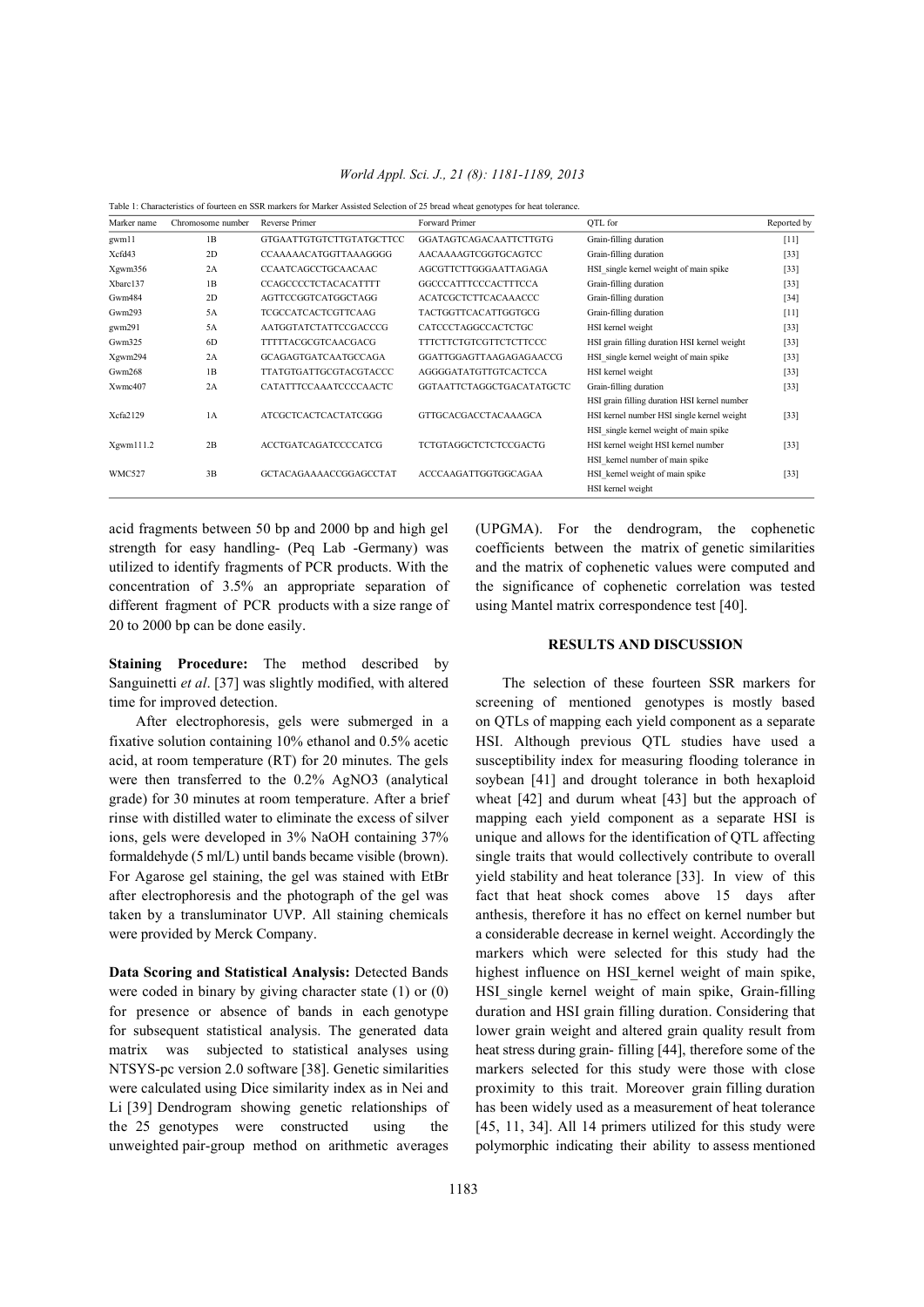

*World Appl. Sci. J., 21 (8): 1181-1189, 2013*

Fig. 1-4: Some gel photographs for the PCR products of using different markers and a 50 bp ladder for 25 bread wheat genotypes for screening to heat tolerance

photographs of the gels after staining by Silver nitrate in allelic diversity among various microsatellite loci and EtBr. In this study, a total of 75 alleles were detected [47, 48, 49, 50]. The average of produced alleles for all loci among twenty five genotypes (Table 2). The highest in this study was 5.4. There are different reports for belonged to marker gwm11 and Gwm293 with 9 alleles and obtaining different alleles of using SSR markers to study the lowest belonged to marker Gwm268 with 2 alleles. genetic variation among different wheat cultivars and It should be noted that multiple allelism is very common lines. While Fahima *et al*. [51] reported an average of in SSR markers and they are able to produce different 10 alleles per locus on some wild wheat accessions, alleles in one locus [46]. This reveals significant Zeb *et al*. [52] reported an average of 5.2 alleles per differences in allelic diversity among various microsatellite cultivar. Besides Salem *et al*. [53] reported an average of loci. 3.2 alleles from 7 wheat cultivars. These allelic variations

bread wheat genotypes. Figures 1 to 4 show some Many studies have reported remarkable differences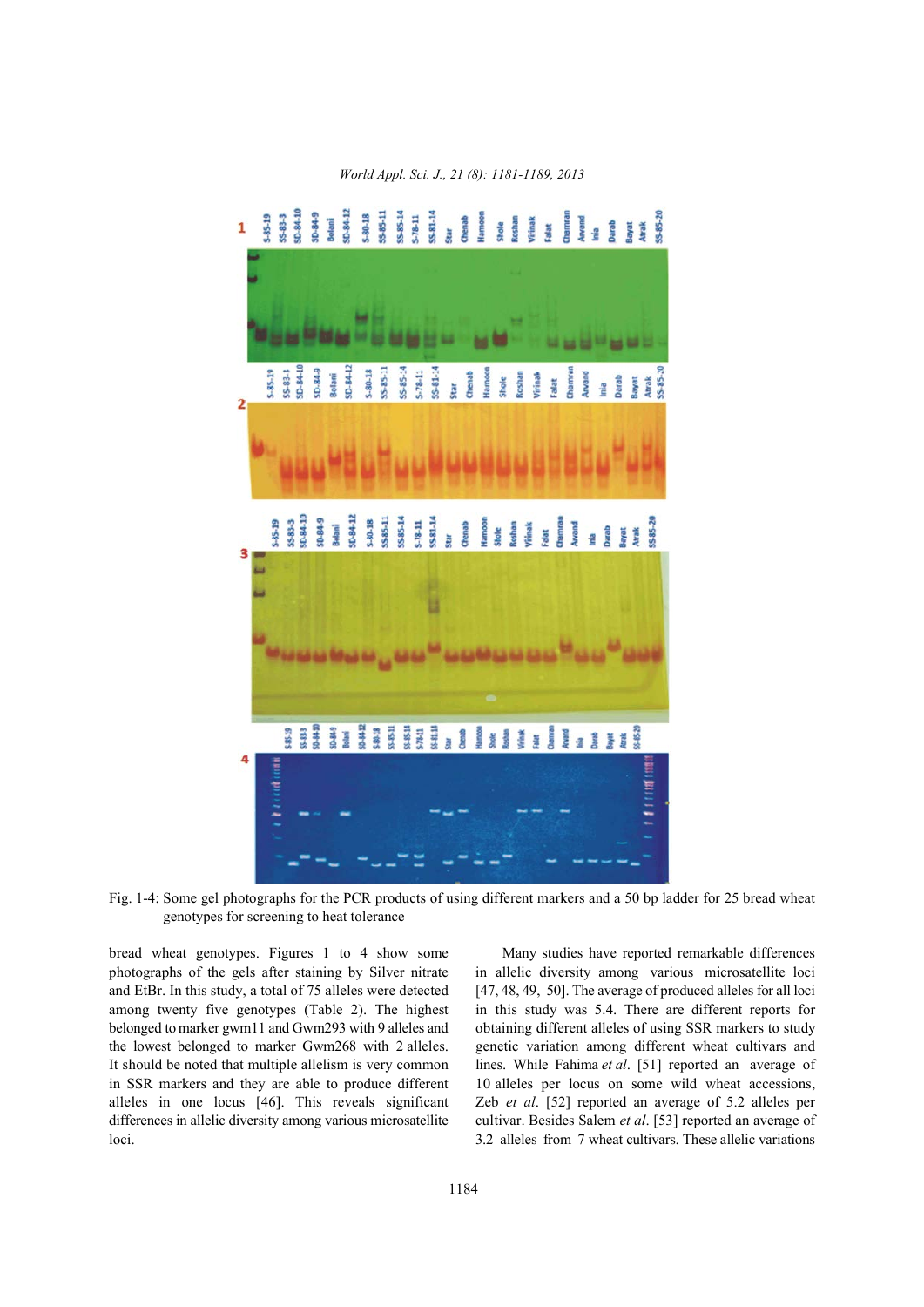| for heat tolerance |                           |                   |  |  |
|--------------------|---------------------------|-------------------|--|--|
| Marker             | Number of produced allels | Fragment size(bp) |  |  |
| gwm11              | 9                         | 30-70             |  |  |
| Xefd43             | 8                         | 80-190            |  |  |
| Xgwm356            | 3                         | 30-180            |  |  |
| Xbarc137           | 8                         | 40-300            |  |  |
| Gwm484             | 6                         | 35-150            |  |  |
| Gwm293             | 9                         | 40-350            |  |  |
| gwm291             | 8                         | 40-200            |  |  |
| Gwm325             | 3                         | 40-100            |  |  |
| Xgwm294            | 5                         | 40-180            |  |  |
| Gwm268             | 2                         | $30 - 50$         |  |  |
| Xwmc407            | $\overline{4}$            | 50-110            |  |  |
| Xcfa2129           | 3                         | $30 - 50$         |  |  |

Xgwm111.2 3 30-50 wmc527 4 35-50

Table 2: Number of produced alleles with fragment sizes of the alleles in 14 SSR markers for Marker Assisted Selection of 25 wheat genotypes

in different studies is mostly attributed to the kind of wheat genotypes for the mentioned studies. Considerable amount of natural out crossing that occurs in wild wheat accessions and also the landraces which are selected from local germplasm have a wide range of diversity and thus will result in higher alleles [53]. However cultivars which are product of repeated inbreeding, would have lower alleles than both of wild genotypes or landraces. Among 25 genotypes selected for this study, 11 genotypes were lines with repeated inbreeding which resulted in producing lower alleles in comparison with remaining genotypes. The size of the detected alleles produced from using the SSR primer sets ranged from 30 to 350 bp, (Table 2) which reflects not a large difference in the number of repeats between different alleles. While Salem *et al*. [53] obtained an allelic size range between 77 to 266 bp on using 15 microsatellite markers on some wheat genotypes, Moghaieb *et al*. [54] reported an allelic size range between 82 to 1620 bp on using SSR markers associated with salt tolerance in Egyptian wheats. It should be noted that SSR markers not only can show different allelic variations in the same species but also they are able to assess even monoallelic differences in subspecies specifically [46].

significant. Based on the formulae  $(\sqrt{n/2})$  the SSR based The cophenetic correlation coefficient between the dendrogram and the original distance matrix was 0.71 and dendrogram grouped the investigated genotypes into three main clusters (Figure 5). Arvand and Virinak were grouped in the first cluster. Bayat was laid in a separated



Fig. 5: The dendrogram of the cluster analysis (UPGMA) of 25 bread wheat genotypes using 14 SSR markers for screening to heat tolerance

group in the second cluster and the remaining genotypes were grouped in the third cluster. Arvand and Virinak have been proved to be highly tolerant to heat stress from a previous field study [55] and our results were in accord with their results. It should be noted that Arvand and Virinak are 2 cultivars which have been breeded for warm regions of Iran and have been adapted to this climate for a long time. Bayat has also been introduced as a highly tolerant wheat cultivar to heat stress and it was grouped in a separated cluster. Bayat has also passed its breeding period for cultivation in the southern Iran with warm climate. The reason for not grouping Bayat with Arvand and virinak in the same cluster could be that presumably different alleles of thermo-tolerant genes have been produced and these alleles laid Bayat in a different cluster.

Naghavi *et al*. [46] also reported different allelic variations in the same species and even monoallelic differences in subspecies. Among remaining genotypes which have been grouped in another cluster (third cluster) there were Chamran and Atrak which are highly tolerant known wheat cultivars. But surprisingly, they were grouped with some sensitive cultivars and lines in the third cluster. The reason could be that Arvand and Bayat are two late- mature cultivars. Virinak, is an early mature but a late planting cultivar which can tolerate heat stress in the late season with the minimum losing yield. It seems that these three cultivars have the genes with the real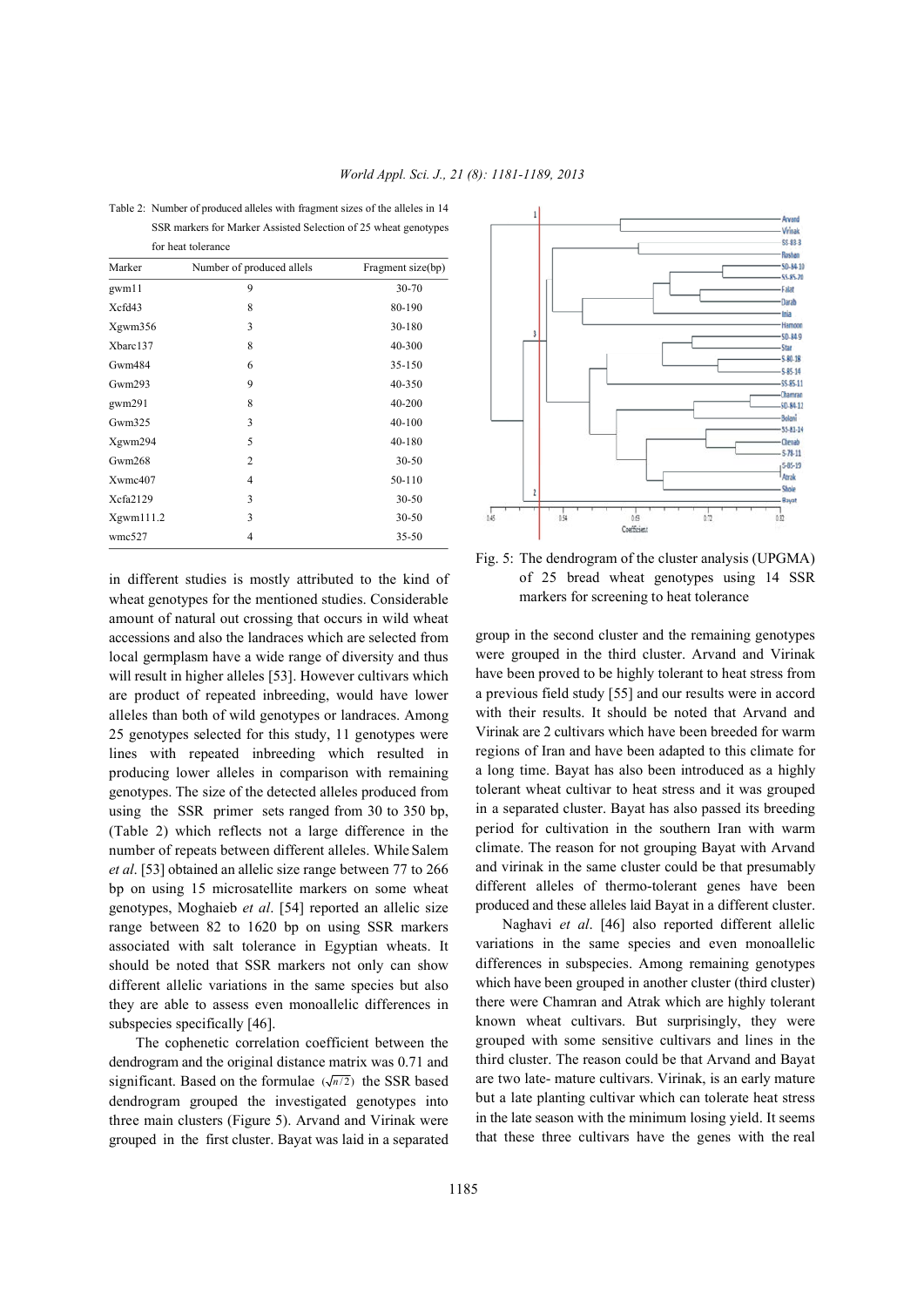heat tolerance genes) to heat stress. Hence it is concluded group have not been studied for heat tolerance previously that selected markers have been able to flank to these and there were no reliable field data for their tolerance to genes and produced specific alleles which were effective heat stress. in putting them in different clusters. But Chamran and Atrak are not late mature cultivars. They have no **CONCLUSION** mechanisms for heat tolerance (no physiologic heat tolerance) but have an escape mechanism for heat Although there have been numerous QTL mapping tolerance. A previous field data on yield of these two studies for a wide range of traits in diverse crop species, cultivars confirms these results [55]. They reported a relatively few markers have actually been implemented in significant decrease in the yield of these two cultivars plant breeding programs [57]. The main reason for this when they were cultivated in the late season  $(2 \text{ to } 3)$  lack of adoption is that the markers used have not been months after on time cultivation), in comparison with reliable in predicting the desired phenotype. In many Arvand, Virinak and Bayat. Among all genotypes which cases, this would be attributable to a low accuracy of QTL have been clustered in the third cluster, 8 cultivars mapping studies or inadequate validation [17, 57]. (Shole, Chenab, Inia, Hamoon, Roshan, Darab, Star, However, Young [57] emphasized that scientists must Bolani) have been proved to be highly or partially realize the necessity of using larger population sizes, sensitive to heat tolerance from a previous field study more accurate phenotypic data, different genetic [55]. Besides S-85-19 has been proved to have a backgrounds and independent verification, in order to considerable adaptation and stability for yield in warm develop reliable markers for MAS. Although in this study climatic conditions [56]. But the results of this Selected markers were almost able to make a good dendrogram have grouped it in to the sensitive cluster. screening of selected genotypes but to make sure that the Although this line has a good adaptation and stability for results of marker assisted selection is reliable and yield in warm conditions but it seems that selected validated, a field screening of mentioned genotype for markers were not able to link to genes which are heat tolerance is recommended. Among 25 bread wheat responsible for mentioned traits (Grain-filling duration, cultivars and lines 15 genotypes had been evaluated HSI Grain-filling duration, HSI\_single kernel weight of previously for heat tolerance in different field experiments. main spike and HSI kernel weight) for heat tolerance in Except for S-85-19 the results of molecular screening this line. Besides, some studies have introduced cultivar grouped remaining 14 genotypes correctly with the lack or Falat as a tolerant cultivar and some reports have having the mechanism of heat tolerance (due to heat introduced this cultivar as a sensitive genotype [55]. tolerance genes and not escape). These results indicate Our dendrogram has introduced this cultivar as a that selected markers have a sufficient efficiency for sensitive cultivar. Accordingly selected markers were not screening genotypes to heat stress. The remaining 10 able to produce any specific alleles to put this cultivar to genotypes (all were promising lines) had not been

and specifically heat stress is a regional problem. In some analysis for more than 2 years is recommended areas it shocks the plant for just a few hours and in some strongly to validate the results of the molecular areas the effect is a lot longer than a shock and the screening more precisely. Moreover by using more temperature may increase gradually and continuously flanking markers from reliable QTL mapping during the reproductive stage until ripeness. Besides in (high-resolution mapping, validation of markers) studies, in some areas it comes at the reproductive stage. Facing grain weight is more important than kernel number the high temperature at the beginning of anthesis or 10 to for the yield lose in southern Iran (heat stress comes 10 to 15 days after that will also have different effects on yield 15 days after anthesis and continues until ripeness), of a same wheat genotype. Therefore the results of therefore selected markers are linked to traits mostly different studies on evaluating of this cultivar for heat related to grain weight. Accordingly, it would be resistance in different areas of the world is different. The recommended to use these markers in the regions with the remaining promising lines including SS-83-3, SD-84-10, same climate to have an acceptable molecular screening SS-85-20, SD-84-12, SS-81-14, S-85-11, S-85-14, S-80-18 S- for heat tolerance.

tolerance mechanism (a physiologic heat tolerance due to 84-10 and SD-84-9 which have been clustered in sensitive

the tolerant cluster. evaluated previously for heat tolerance in any field The reason for these differences is that the stresses experiments. Hence a field experiment in a compound some areas heat stress comes at the vegetative stage and the results will be more accurate. Since a reduction of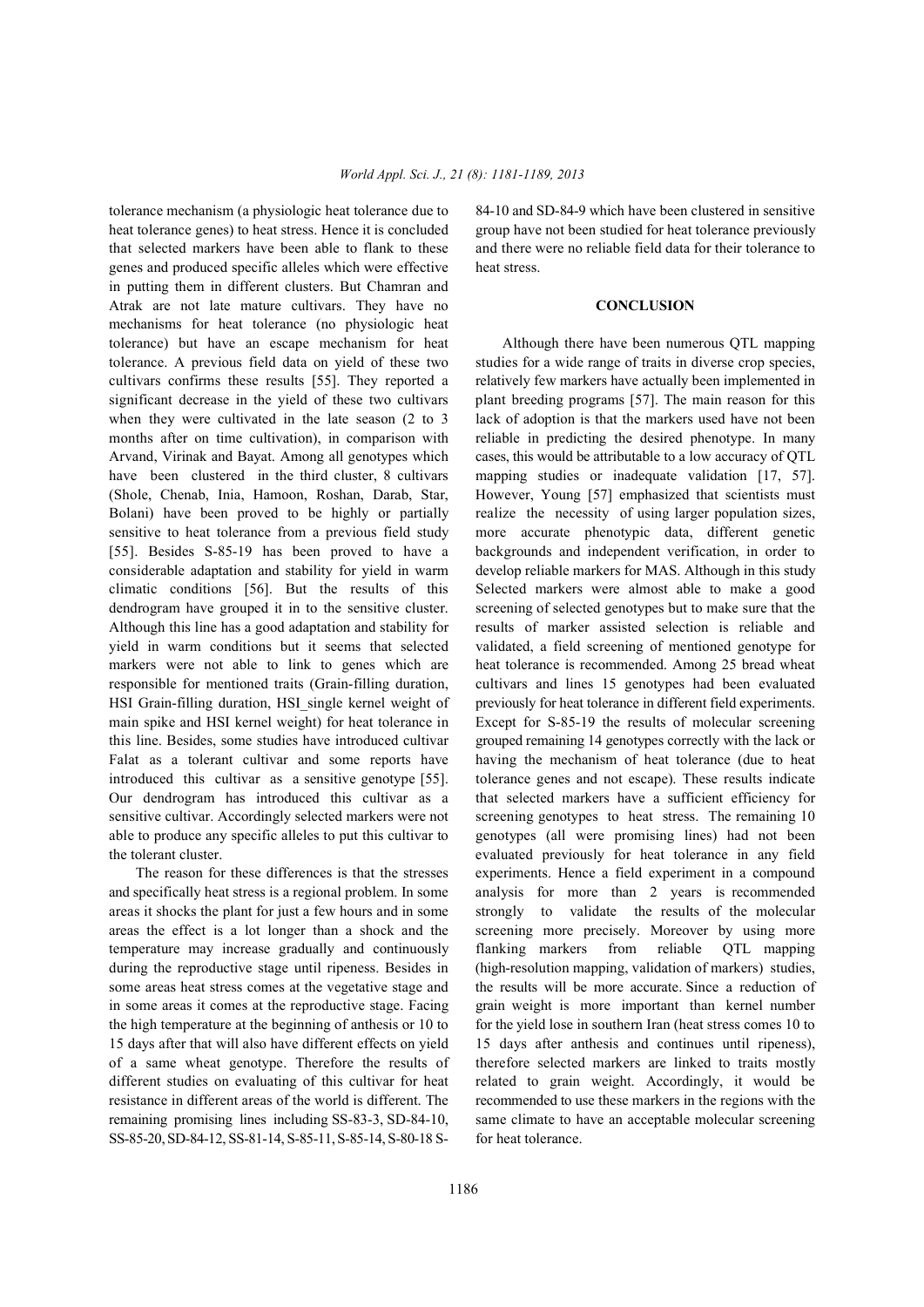- 1. IPCC. Climate Change, 2001: The scientific basis. In: Houghton J., Y. Ding, D. Griggs, M. Noguer, P. van der Linden, X. Dai, K. Maskell and C. Johnson, editors. Contributions of working group I to the third assessment report of the Intergovernmental Panel on Climate Change. Cambridge: Cambridge University Press, pp: 1-182.
- 2. Boyer, J.S., 1982. Plant productivity and environment. Science, 218: 443-448.
- 3. Georgieva, K., 1999. Some mechanisms of damage and acclimation of the photosynthetic apparatus due to high temperature. Bulg. J. Plant Physiol., 25: 89-100.
- 4. Hassan, I.A., 2006. Effects of water stress and high temperature on gas exchange and chlorophyll fluorescence in *Triticum aestivum* L. Photosynthetica, 44: 312-315.
- 5. Hays, D.B., J.H. Do, R.E. Mason, G. Morgan and S.A. Finlayson. 2007. Heat stress induced ethylene production in developing wheat grains induces kernel abortion and increased maturation in a susceptible cultivar. Plant Sci., 172: 1113-1123.
- 6. Macas, B., C. Gomes and A. S. Dias, 1999. Efeito das temperaturas elevadas durante o enchimento do gra˜o em trigo mole e rijo no Sul de Portugal. Melhoramento, 36: 27-45.
- 7. Macas, B., M.C. Gomes, A.S. Dias and J. Coutinho, 2000. The tolerance of durum wheat to high temperatures during grain filling. In: C. Royo, M.M. Nachit, N. Di Fonzo and J.L. Araus, eds. Options Me´diterrane´ennes. Durum Wheat Improvement in the Mediterranean.
- 8. Dias, A.S. and F.C. Lidon, 2009. Evaluation of grain filling rate and duration in bread and durum wheat, under heat stress after anthesis. J. Agron. Crop Sci., 195: 137-147.
- 9. Gibson, L.R. and G.M. Paulsen, 1999. Yield components of wheat grown under high temperature stress during reproductive growth. Crop Science, 39(6): 1841-1846.
- 10. Wardlaw, I.F., I.A. Dawson, P. Munibi and R. Fewster, 1989. The tolerance of wheat to high temperatures during reproductive growth. I. Survey procedures and general response patterns. Aust. J. Agr. Res., 40: 1-13.
- **REFERENCES** 11. Yang, J., R.G. Sears, B.S. Gill and G.M. Paulsen, 2002. Quantitative and molecular characterization of heat tolerance in hexaploid wheat. Euphytica, 126: 275-282.
	- 12. Lande, R. and R. Thompson, 1990. Efficiency of marker-assisted selection in the improvement of quantitative traits. Genetics, 124: 743-756.
	- 13. Zhang, W. and C. Smith, 1992. Computer simulation of marker-assisted selection utilizing linkage disequilibrium. Theor. Appl. Genet., 83: 813-82.
	- 14. Edwards, M.D. and N.J. Page, 1994. Evaluation of marker-assisted selection through computer simulation. Theor. Appl. Genet., 88: 376-382.
	- 15a. Gimelfarb, A. and R. Lande, 1994. Simulation of marker assisted selection for nonadditive traits. Genet. Res., 64: 127-136.
	- 15b. Gimelfarb, A. and R. Lande, 1994. Simulation of marker assisted selection in hybrid populations. Genet. Res., 63: 39-47.
	- 16. Distelfeld, A., C. Uauy, T. Fahima and J. Dubcovsky, 2006. Physical map of the wheat high-grain protein content gene Gpc-B1 and development of a high-throughput molecular marker. New Phytol., 169: 753-763.
	- 17. Sharp, P.J., S. Johnston, G. Brown, R.A. McIntosh, M. Pellota, M. Carter, H.S. Bariana, S. Khatkar, E.S. Lagudah, R.P. Singh, M. Kairallah, R. Potter and M.G.K. Jones, 2001. Validation of molecular markers for wheat breeding. Aust. J. Agric. Res., 52: 1357-1366.
	- 18. Giroux, M.J. and C.F. Morris, 1997. A glycine to serine change in puroindoline b is associated with wheat grain hardness and low levels of starch surface friabilin. Theor. Appl. Genet., 95: 857-864.
	- 19. Juhasz, A., M. Gardonyi, L. Tamas and Z. Bedo, 2003. Characterization of the promoter region of Glu-1Bx7 gene from over expressing lines of an old Hungarian wheat variety. In: Pogna, N.E., M. Romano, E.A. Pogna and G. Galterio (eds) Proceedings of the 10th International Wheat Genet Symposium Pasteum, Italy, Instituto Sperimentale per la Cerealicoltura, Rome, 3: 1348-1350.
	- 20. Mclauchlan, A., F.C. Ogbonnaya, B. Hollingsworth, M. Carter, K.R. Gale, R.J. Henry, T.A. Holten, M.K. Morell, L.R. Rampling, P.J. Sharp, M.R. Shariflou, M.G.K. Jones and R. Appels, 2001. Development of PCR-based DNA markers for each homoeo-allele of granule-bound starch synthase and their application in wheat breeding programs. Aust. J. Agric. Res. 52: 1409-1416.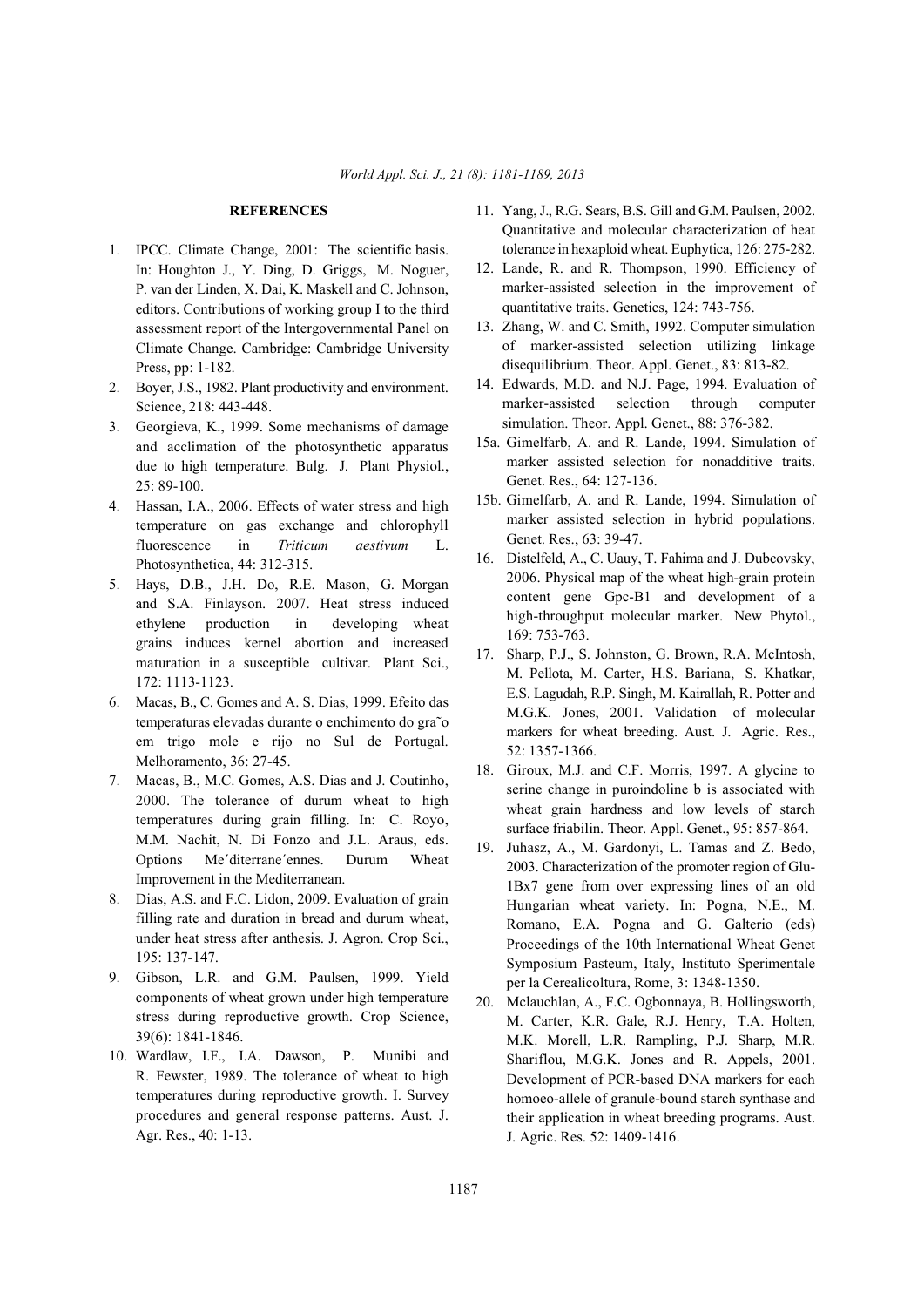- A.D. Fjeld, C. Coyne, B. Moreno-Sevilla, J.M. Fetch, Q.J. Song, P.B. Cregan and R.C. Frohberg, 2001. DNA markers for fusarium head blight resistance QTLs in two wheat populations. Theor. Appl. Genet., 102: 1164-1168.
- 22. Lagudah, E.S., H. McFadden, R.P. Singh, J. Huerta-Espino, H.S. Bariana and W. Spielmeyer, 2006. Molecular genetic characterization of the Lr34/Yr18 slow rusting resistance gene region in wheat. Theor. Appl. Genet., 114: 21-30.
- 23. Mago, R., H.S. Bariana, I.S. Dundas, W. Spielmeyer, G.L. Lawrence, A.J. Prior and J.G. Ellis, 2005. Development of PCR markers for the selection of wheat stem rust resistance genes Sr24 and Sr26 in diverse wheat germplasm. Theor. Appl. Genet., 111: 496-504.
- 24. Prins, R., J.Z. Groenewald, G.F. Marais, J.W. Snape and R.M.D. Koebner, 2001. AFLP and STS tagging of Lr19, a gene conferring resistance to leaf rust in wheat. Theor Appl. Genet., 103: 618-624.
- 25. Stoutjesdijk, P., S.J. Kammholz, S. Kleven, S. Matssy, P.M. Banks and P.J. Larkin, 2001. PCR-based molecular marker for the Bdv2 Thinopyrum intermedium source of barley yellow dwarf virus resistance in wheat. Aust. J. Agric. Res., 52: 1383-1388.
- 26. Collard, B.C.Y., R.A. Grams, W.D. Bovill, C.D. Percy, R. Jolley, A. Lehmensiek, G. Wildermuth and M.W. Sutherland, 2005. Development of molecular. markers for crown rot resistance in wheat: mapping of QTLs for seedling resistance in a '2-49' x 'Janz' population. Plant Breed., 124: 532-537.
- 27a. Ogbonnaya, F.C., S. Seah, A. Delibes, J. Jahier, I. Lopez-Brana, R.F. Eastwood and E.S. Lagudah, 2001 Molecular-genetic characterization of a new nematode resistance gene in wheat. Theor Appl. Genet., 102: 623-629.
- 27b. Ogbonnaya, F.C., N.C. Subrahmanyam, O. Moullet, J. De Majnik, H.A. Eagles, J.S. Brown, R.F. Eastwood, J. Kollmorgen, R. Appels and E.S. Lagudah 2001. Diagnostic DNA markers for cereal cyst nematode resistance in bread wheat. Aust J. Agric. Res., 52: 1367-1374.
- 28. Jefferies, S.P., M.A. Pallotta, J.G. Paull, A. Karakousis, J.M. Kretschmer, S. Manning, A.K.M.R. Islam, P. Langridge and K.J. Chalmers, 2000. Mapping and validation of chromosome regions conferring boron toxicity tolerance in wheat (Triticum aestevum). Theor Appl. Genet., 101: 767-777.
- 21. Anderson, J.A., R.W. Stack, S. Liu, B.L. Waldron, 29. Langridge, P., E.S. Lagudah, T.A. Holton, R. Appels, P.J. Sharp and K.J. Chalmers, 2001. Trends in genetic and genome analysis in wheat: a review. Aust J. Agric. Sci., 52: 1043-1077.
	- 30. Hoisington, D., N. Bohorova, S. Fennell, M. Khairallah, A. Pellegrineschi and J.M. Ribaut, 2002. The application of biotechnology to wheat improvement: new tools to improve wheat productivity. In: B.C. Curtis, S. Rajaram and H. Gomez Macpherson (eds) Bread wheat improvement and production. Plant Production and Protection Series No., 30: 175-198.
	- 31. William, H.M., R. Trethowan and E.M. Crosby-Galvan, 2007. Wheat breeding assisted by markers: CIMMYT's experience, Euphytica, 157: 307-319.
	- 32. Dellaporta, S.L., J. Wood and J.B. Hicks, 1983. A plant DNA minipreparation: version II. Plant Mol. Biol. Rep., 1: 19.
	- 33. Mason, R.E., S. Mondal, F.W. Beecher, A. Pacheco, B. Jampala, A.M.H. Ibrahim and D.B. Hays, 2010. QTL associated with heat susceptibility index in wheat (*Triticum aestivum* L.) under short-term reproductive stage heat stress. Euphytica, 174(3): 423-436.
	- 34. Mohammadi, V., M. Modarresi and P. Byrne, 2008. Detection of QTLs for heat tolerance in Wheat measured by grain filling duration. 11<sup>th</sup> International Wheat Genetic Symposium Proceedings, Brisbane. Australia, Sydney University Press, 3: 1000-1001.
	- 35. Benbouza, H., J.M. Jacquemin, J.P. Baudoin and G. Mergeai, 2006. Optimization of a reliable, fast, cheap and sensitive silver staining method to detect SSR markers in polyacrylamide gels, Biotechnol. Agron. Soc. Environ., 10(2): 77-81.
	- 36. Creste, S.A., N. Tulmann and A. Figueira, 2001. Detection of single sequence repeat polymorphisms in denaturing polyacrylamide sequencing gels by silver staining, Plant Molecular Biology Reporter, 19: 299-306.
	- 37. Sanguinetti, C.J., E. Dias Neto and A.J.G. Simpson, 1994. Rapid silver staining and recovery of PCR products separated on polyacrylamide gels. Biotechniques, 17: 915-919.
	- 38. Rohlf, F.J., 1998. NTSYS-PC. Numerical taxonomy and multivariate analysis system, version 2.00. Exeter Software, Setauket, NY.
	- 39. Nei, M. and W.H. Li, 1979. Mathematical model for studying genetic variation in terms of restriction endonucleases. Proc. Natl. Acad. Sci. USA, 76: 5269-5273.